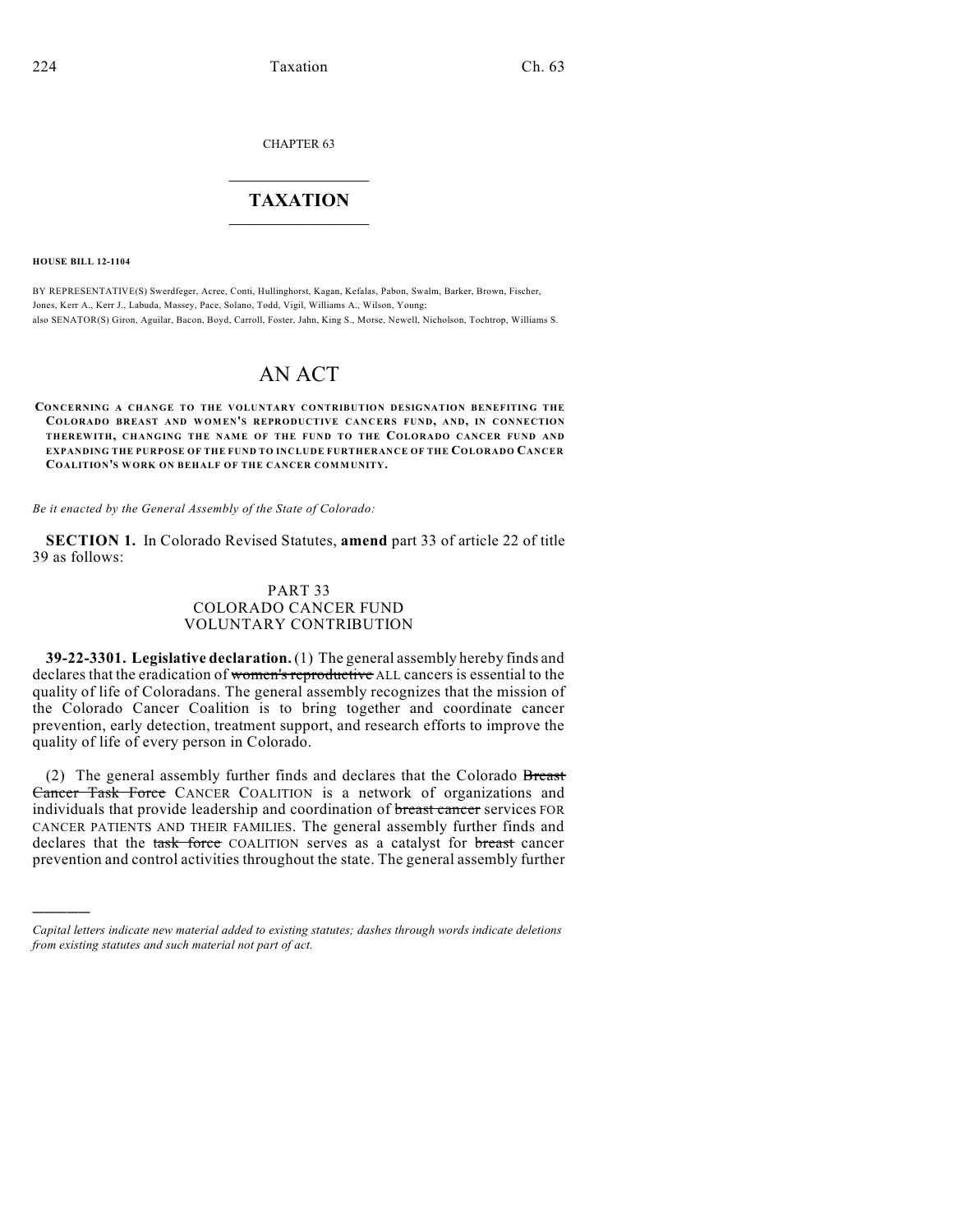## Ch. 63 Taxation 225

recognizes that the task force COALITION partners with many other organizations including the Colorado Ovarian Cancer Project and the Colorado Ovarian Cancer Alliance THAT STRIVE TO ENSURE THAT ADEQUATE PREVENTION, EARLY DETECTION, TREATMENT, AND SURVIVORSHIP CARE ARE AVAILABLE AND ACCESSIBLE TO ALL COLORADANS.

(3) The general assembly further finds and declares that women's cancers affect CANCER AFFECTS not only the women THOSE who are diagnosed but also their families, friends, communities, and places of work. Education, awareness, and personal advocacy are essential to the eradication of breast, cervical, ovarian, and uterine ALL cancers. The general assembly further finds and declares that the Colorado Breast Cancer Task Force, its partners, and the statewide programs within the Colorado Cancer Coalition strive STRIVES to achieve certain THE goals and objectives of SET FORTH IN the coalition's Colorado cancer plan throughout the state, which are integral in addressing the needs of those patients with breast and other women's reproductive cancers, survivors of those cancers CANCER PATIENTS, SURVIVORS, and healthcare HEALTH CARE providers.

(4) In order to assist the Colorado Breast Cancer Task Force CANCER COALITION in fulfilling its mission, the general assembly recognizes that the citizens of Colorado may be willing to provide moneys to assist in the task force's COALITION'S education, personal advocacy, treatment, and health promotion efforts. The general assembly further recognizes that a review committee THE COLORADO CANCER FUND ADVISORY BOARD,CONSISTING of appropriate members and partners of the Colorado Cancer Coalition, will be established to ensure moneys are distributed in a fair and equitable manner. It is therefore the intent of the general assembly to provide Colorado citizens the opportunity to support the efforts of the task force COLORADO CANCER COALITION and its partners by allowing citizens to make a voluntary contribution on their state income tax returns for such purpose.

**39-22-3302. Voluntary contribution designation - procedure.** For income tax years commencing on or after  $\frac{1}{2010}$  JANUARY 1, 2012, but prior to January 1, 2020 JANUARY 1, 2017, the Colorado state individual income tax return form shall contain a line whereby each individual taxpayer may designate the amount of the contribution, if any, the individual wishes to make to the Colorado breast and women's reproductive cancers CANCER fund created in section 39-22-3303.

**39-22-3303. Contributions credited to the Colorado cancer fund - creation - appropriation.** (1) The department of revenue shall determine annually the total amount designated pursuant to section 39-22-3302 and shall report that amount to the state treasurer and to the general assembly. The state treasurer shall credit that amount to the Colorado breast and women's reproductive cancers CANCER fund, which fund is hereby created in the state treasury. All interest derived from the deposit and investment of moneys in the fund shall be credited to the fund.

(2) The general assembly shall appropriate annually from the Colorado breast and women's reproductive cancers CANCER fund to the department of revenue its costs of administering moneys designated as contributions to the fund. All moneys remaining in the fund at the end of a fiscal year, after subtracting the appropriation to the department, shall be transferred to the Colorado Cancer Coalition, an